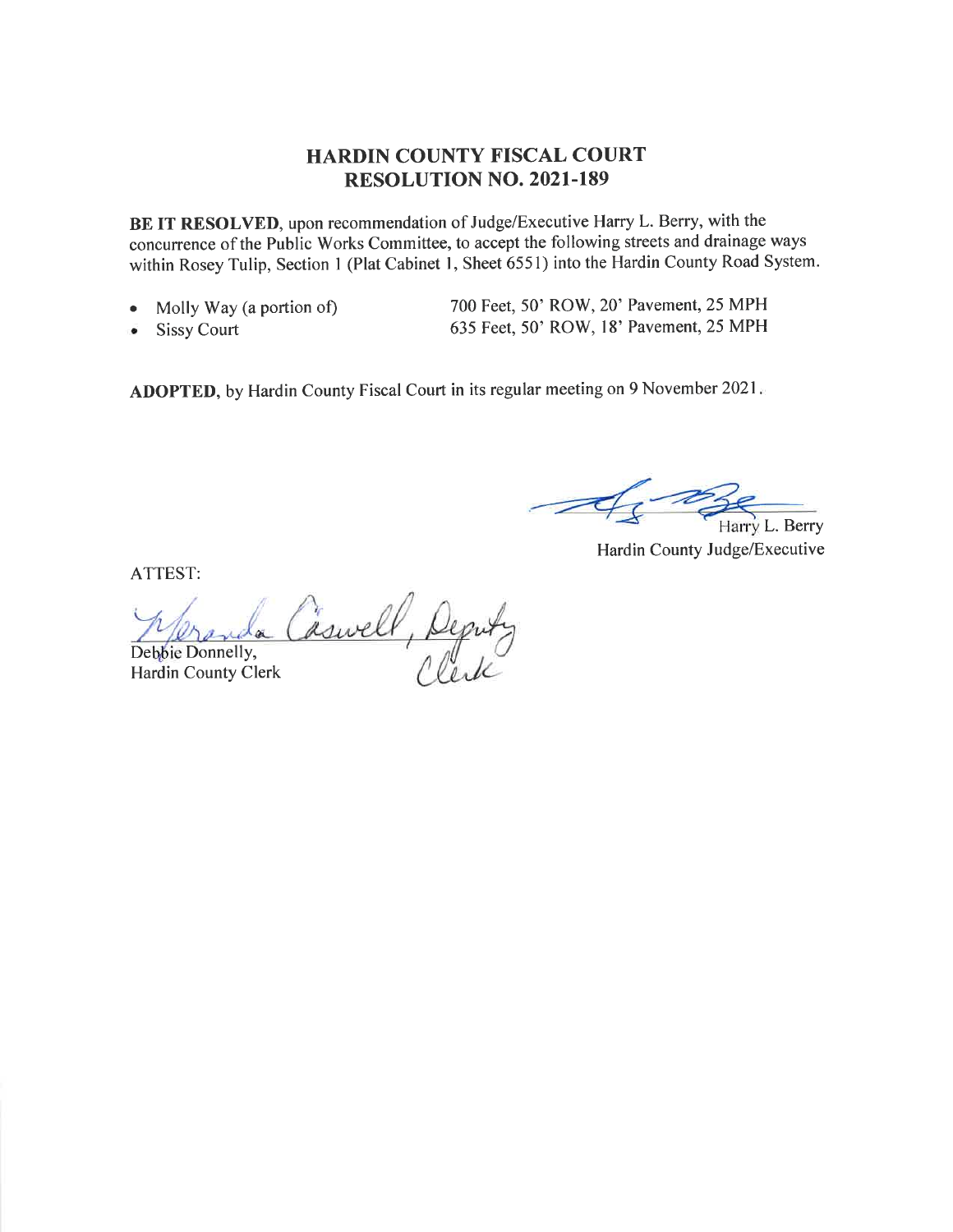# HARDIN COUNTY FISCAL COURT RESOLUTION NO. 2O2I.I9O

BE IT RESOLVED, upon recommendation of Judge/Executive Harry L. Berry, to approve the following changes within the EMS Department:

- <sup>I</sup>. The movement of Joshua Sutton from Grade 9, Step EOI to Grade 9, Step l, upon successful completion of his six-month introductory period, at \$15.18 hourly, retroactive l0 October 2021.
- 2. The resignation of Kevin Van Dyke, 56 hour Paramedic, effective 25 October 2021.
- 3. The promotion of Robert Phillips from 56 hour EMT, Grade 5, Step 2, to 56 hour Paramedic, Grade 9, Step 2, at \$15.48 hourly, with a uniform allowance of \$400 per fiscal year, effective 7 November 2021.
- 4. The promotion of Timothy Gillum from 56 hour EMT, Grade 5, Step 2, to 56 hour Paramedic, Grade 9, Step 2, at \$15.48 hourly, with a uniform allowance of \$400 per fiscal year, effective 7 November 2021.
- 5. The change of status of Justin Yingling from 56 hour EMT, Grade 5, Step EOI, to part-time EMT, Grade 9, Step EOI, at \$14.88 hourly, with a uniform allowance of \$200 per fiscal year, effective 7 November 2021.

APPROVED, by the Hardin County Fiscal Court in its regular meeting on 9 November 2021.

Harry L. Berry

Hardin County Judge/Executive

**ATTEST** aswell, Deput Debbie Donnelly

Hardin County Clerk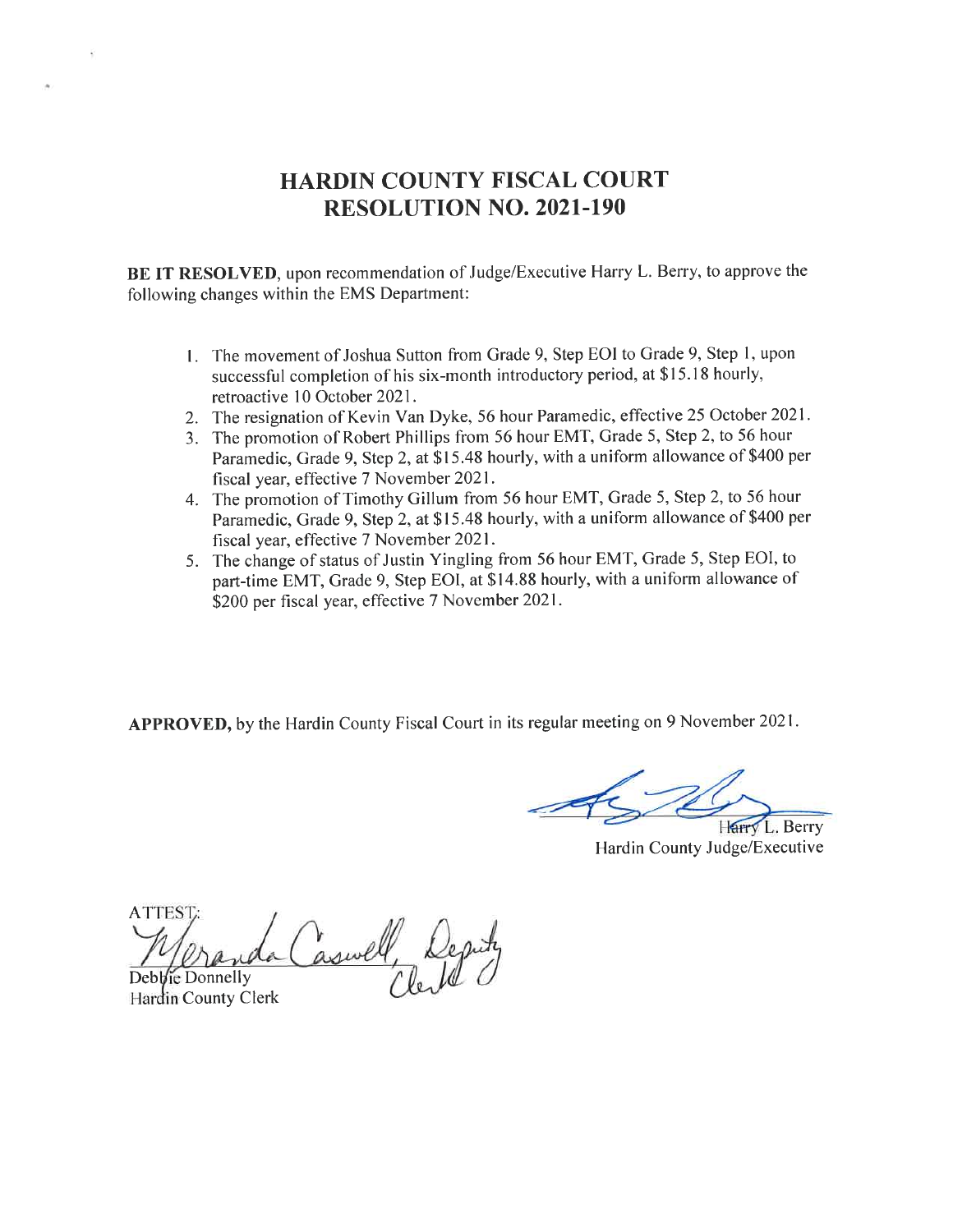

Daniel London Deputy Judge/Executive Lisa Pearman Treasurer/ Finance Director

# Hardin County Fiscal Court

|udge/Executive Harry L. Bery

P.O. Box 568, Elizabethtown, Kentucky 42702

#### EMPLOYMENT END FORM

#### Magistrates

Roy Easter Doug Goodman Lisa Boone Fred Clem, Jr. Bill Wiseman E.G.Thompson Ronnie Goodman Garry King

Employee Kevin VanDyke Employee Number 1382

Please accept this form as notice of my resignation from employment. The main reason that I am resigning is (please check only one):

| New Job/Better Pay, Benefits   | No advancement opportunities                            |
|--------------------------------|---------------------------------------------------------|
| Unhappy with Supervision       | <b>Medical Problems</b>                                 |
| <b>Family Responsibilities</b> | Unhappy with Job Duties                                 |
| Schedule Conflict              | Retirement                                              |
| Other (Please list)            | Termination for not meeting minimum hour<br>requirement |
|                                |                                                         |

#### Additional Comments

Effective Date:

Last day worked:  $-21$ Signati Date mpl  $|a\mathfrak{c}|$ al Human Resources **U** Date

 $\frac{D}{\frac{D}{\text{Date}}}$ 

Supervisor Signature

| This resignation was verbally given |  |  |  |  |  |
|-------------------------------------|--|--|--|--|--|
| to me on $10/25/21$                 |  |  |  |  |  |
| <b>Supervisor Initials SAL</b>      |  |  |  |  |  |

\\Hcgoserv\admin\Finance\HR\FORMS & STANDARD LETTERS\Employment End Form.docx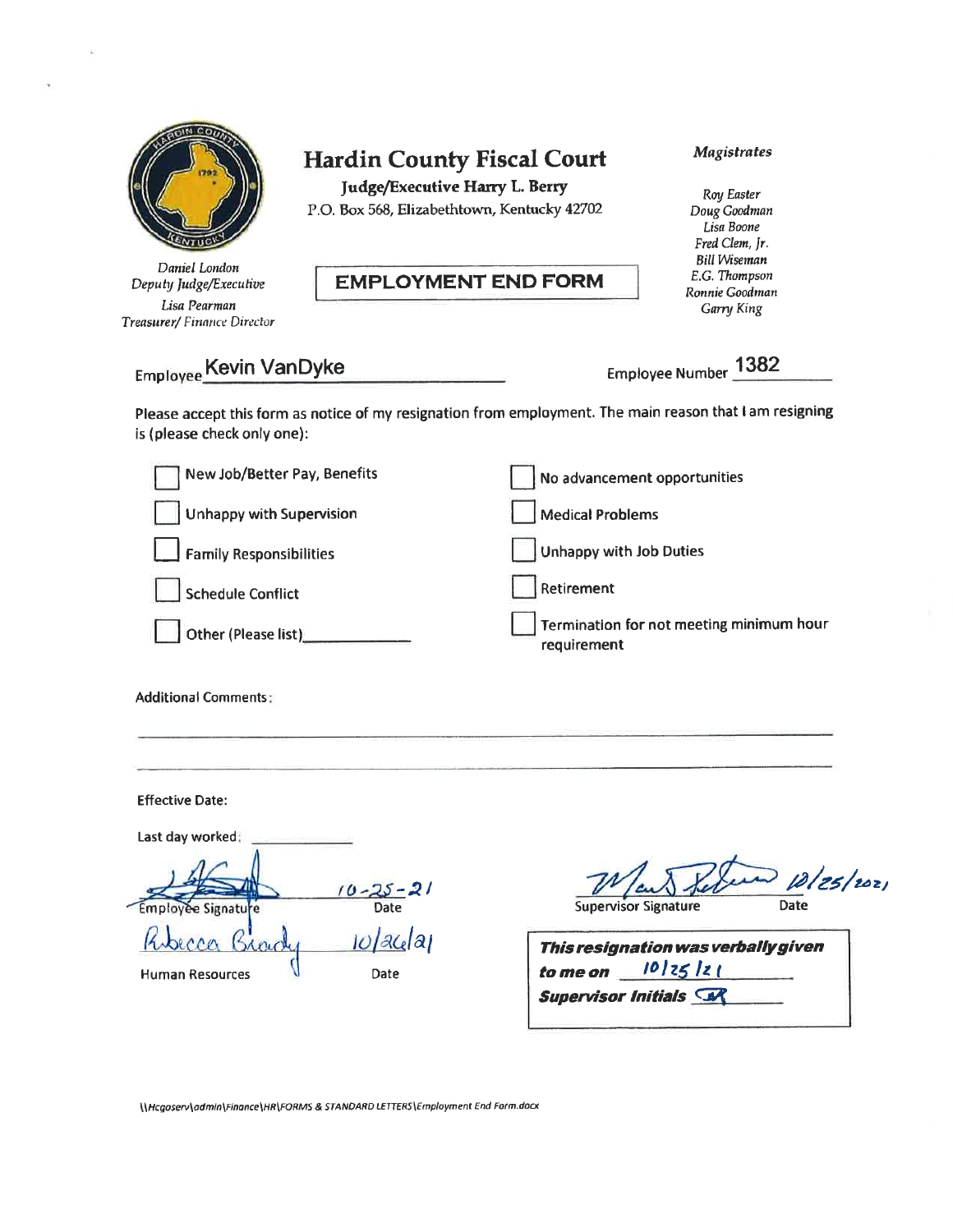# Hardin County EMS Memorandum

Date: October 25, 2021

 $\sim$ 

V)

To: Mark Peterson HCEMS Director

From: Kevin VanDyke HCEMS B-Shift Paramedic

Subiect: Letter of Resignation

I, Kevin Van Dyke am resigning from my position at Hardin County EMS effective immediately.

n Van HCEMS B-Shift Paramedic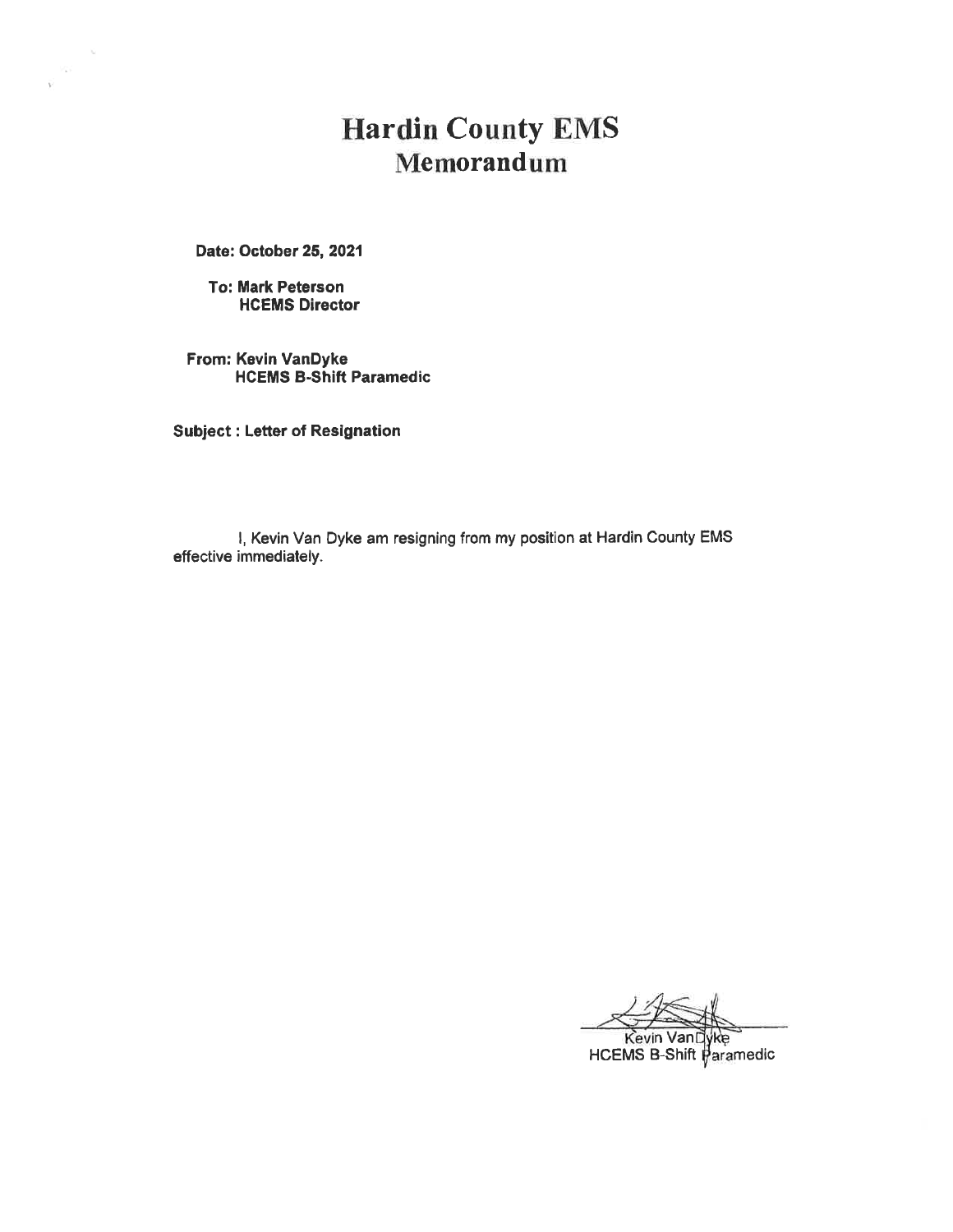#### HARDIN COUNTY FISCAL COURT RESOLUTION NO. 2021-191

BE IT RESOLVED, to transfer from FY 2021-2022 Budget Accounts per the attached Journals:

Budget Transfers dated 10/29/2021 Budget Transfers dated I l/912021 Interfund Cash Transfers dated l119/2021 EMS Cash Transfers dated  $10/1/2021 - 10/31/2021$ 

ADOPTED, by the Hardin County Fiscal Court in its regular meeting of 9 November 2021

Harry L. Berry

Hardin County Judge/Executive

ATTEST:

 $\lambda$ 

Laswell, Deput Clerk Debbie Donnelly

Hardin County Clerk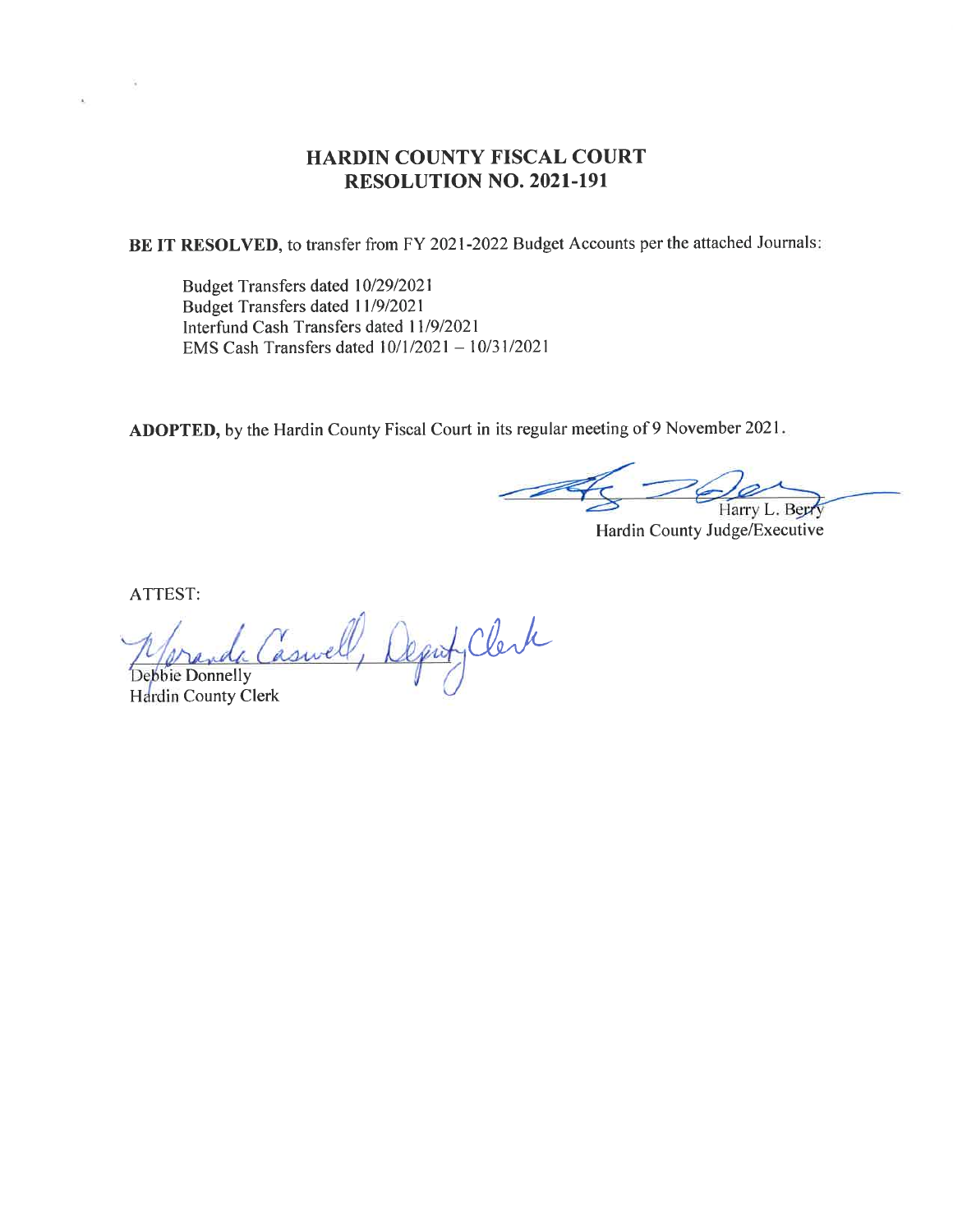. Date 10/29/2021 Transfer

AN APPROVAL relating to the transfer of budgeted appropriations thereof. Whereas Hardin County, Kentucky has realized unbudgeted appropriations. Be it so ordered by Hardin County of the Commonwealth of Kentucky:

#### Section One: Current Fiscal Year: 2O2L-2O22

#### The budget for the Current Fiscal Year is amended to: Increase / Decrease the appropriations of the following fund(s) to include unbudgeted appropriations for:

| Fund    | Account             | Description                                  | Transfer In | TransferOut |
|---------|---------------------|----------------------------------------------|-------------|-------------|
| General | 01-5075-107-        | FROM: 01-5076-507 COMM. SUPPORT -CONTRIB     | 27,247.50   |             |
|         | $01 - 5075 - 201 -$ | FROM: 01-5076-507 COMM, SUPPORT -CONTRIBI    | 2,084.43    |             |
|         | 01-5075-202-        | FROM: 01-5076-507 COMM, SUPPORT -CONTRIB     | 1,678.45    |             |
|         | 01-5075-205-        | FROM: 01-5076-507 COMM. SUPPORT -CONTRIB     | 7,027.20    |             |
|         | 01-5076-507-        | TO: 01-5075-107 ECON. DEV. COMMUNITY SUPP    |             | 27,247.50   |
|         | 01-5076-507-        | TO: 01-5075-201 ECON. DEV. - SOCIAL SECURITY |             | 2,084.43    |
|         | 01-5076-507-        | TO: 01-5075-202 ECON, DEV, -RETIREMENT       |             | 1,678.45    |
|         | 01-5076-507-        | TO: 01-5075-205 ECON. DEV. - EMPLOYEE INSUR  |             | 7,027,20    |
|         |                     |                                              | 38,037.58   | 38,037.58   |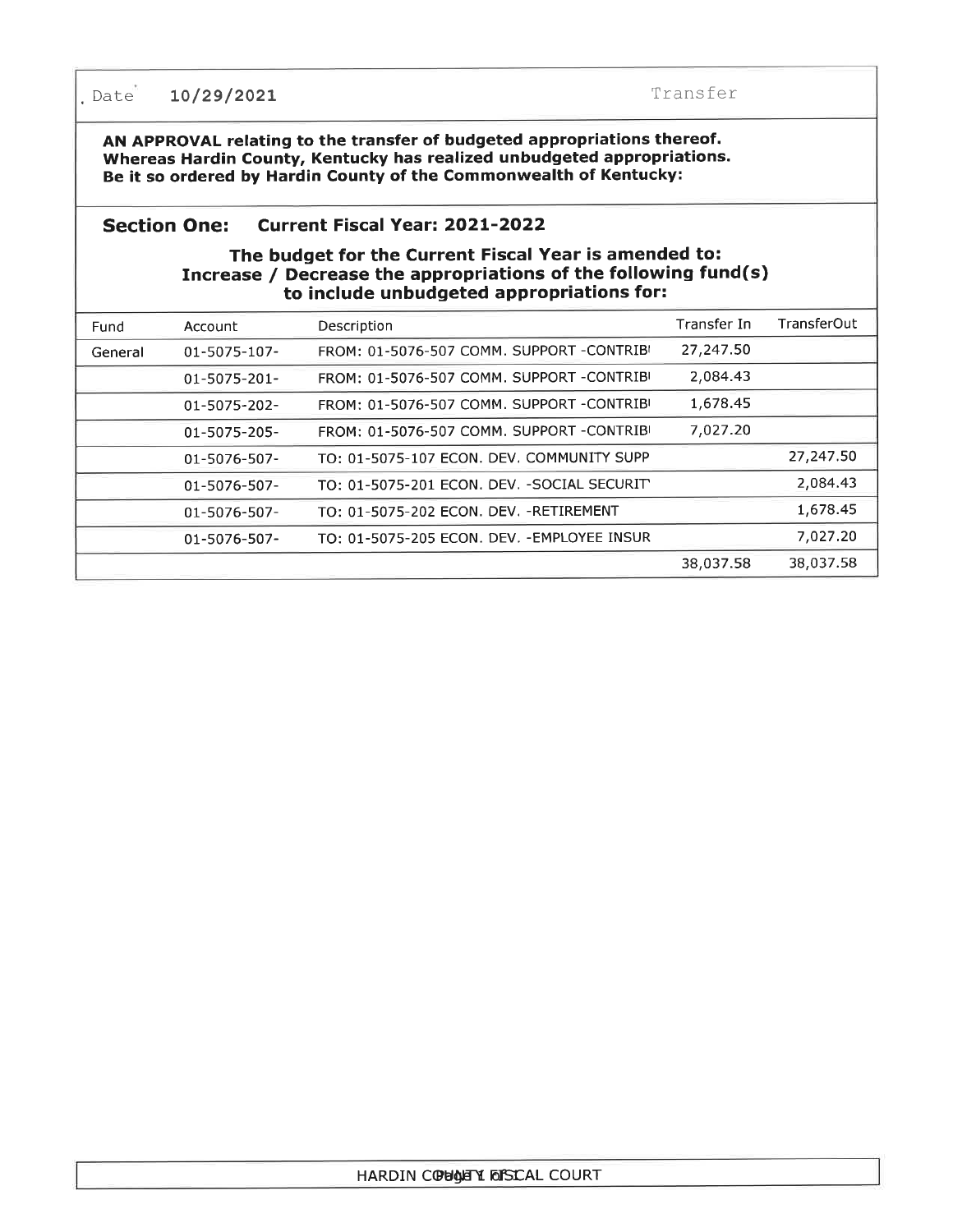Date 11/09/2021 Transfer

AN APPROVAL relating to the transfer of budgeted appropriations thereof. Whereas Hardin County, Kentucky has realized unbudgeted appropriations. Be it so ordered by Hardin County of the Commonwealth of Kentucky:

#### Section One: Current Fiscal Year: 2O2L-2O22

#### The budget for the Current Fiscal Year is amended to: Increase / Decrease the appropriations of the following fund(s) to include unbudgeted appropriations for:

| Fund        | Account         | Description                                 | Transfer In | TransferOut |
|-------------|-----------------|---------------------------------------------|-------------|-------------|
| General     | 01-5140-315-    | FROM: 01-5140-902 EMS -DISTRIBUTION APAP F  | 8,181.32    |             |
|             | 01-5140-902-    | TO: 01-9200-999 CONTINGECY -RESERVE FOR G   |             | 4,090.66    |
|             | 01-5140-902-    | TO: 01-5140-315 EMS -CONTR. SERV. W/ PRIVA* |             | 8,181.32    |
|             | 01-8001-715-    | TO: 01-8001-742-002 CO GOVT FACILITY CO     |             | 18,917.41   |
|             | 01-8001-715-    | TO: 01-8001-742-002 CO GOVT FACILITY CONST  |             | 7,603.83    |
|             | 01-8001-742-002 | FROM 01-9100-566-002 GEN. ADMIN. SER. -REI  | 20,287.66   |             |
|             | 01-8001-742-002 | FROM 01-8001-715 CO GOVT LAND               | 18,917.41   |             |
|             | 01-8001-742-002 | FROM 01-8001-715 CO GOVT LAND               | 7,603.83    |             |
|             | 01-9100-566-002 | TO: 01-8001-742-002 CO GOVT FACILITY CONST  |             | 20,287.66   |
|             | 01-9100-566-002 | FROM: 01-9200-999 CONTINGECY -RESERVE FOI   | 44,449.20   |             |
|             | 01-9200-999-    | TO: 01-9300-999 TRANSFERS -RESERVE FOR OT   |             | 10,000.00   |
|             | 01-9200-999-    | FROM: 01-5140-902 EMS -DISTRIBUTION APAP F  | 4,090.66    |             |
|             | 01-9200-999-    | TO: 01-9100-566-002 GEN, ADMIN, SER, -REIMI |             | 44,449.20   |
|             | 01-9300-999-    | TO: 02-6105-314 ROAD DEPT -CONTRACTS W/G    |             | 10,000.00   |
|             | 01-9300-999-    | FROM: 01-9200-999 CONTINGECY -RESERVE FOI   | 10,000.00   |             |
| Road        | 02-6105-314-    | FROM: 01-9300-999 TRANSFERS -RESERVE FOR    | 10,000.00   |             |
| Jail        | 03-5101-336-    | FROM: 03-5101-446 JAIL -FUNCTION SPECIFIC E | 2,000.00    |             |
|             | 03-5101-401-    | FROM: 03-5101-446 JAIL -FUNCTION SPECIFIC E | 3,000.00    |             |
|             | 03-5101-446-    | TO: 03-5101-401 JAIL -AMMUNITION            |             | 3,000.00    |
|             | 03-5101-446-    | TO: 03-5101-336 JAIL - EQUIPMENT REPAIR     |             | 2,000.00    |
| Solid Waste | 13-5210-455-    | FROM: 13-5217-415 RECYCLING -DIESEL-SEMI    | 1,000.00    |             |
|             | 13-5217-415-    | TO: 13-5210-455 LANDFILL -PETROLEUM PRODU   |             | 1,000.00    |
|             |                 |                                             | 129,530.08  | 129,530.08  |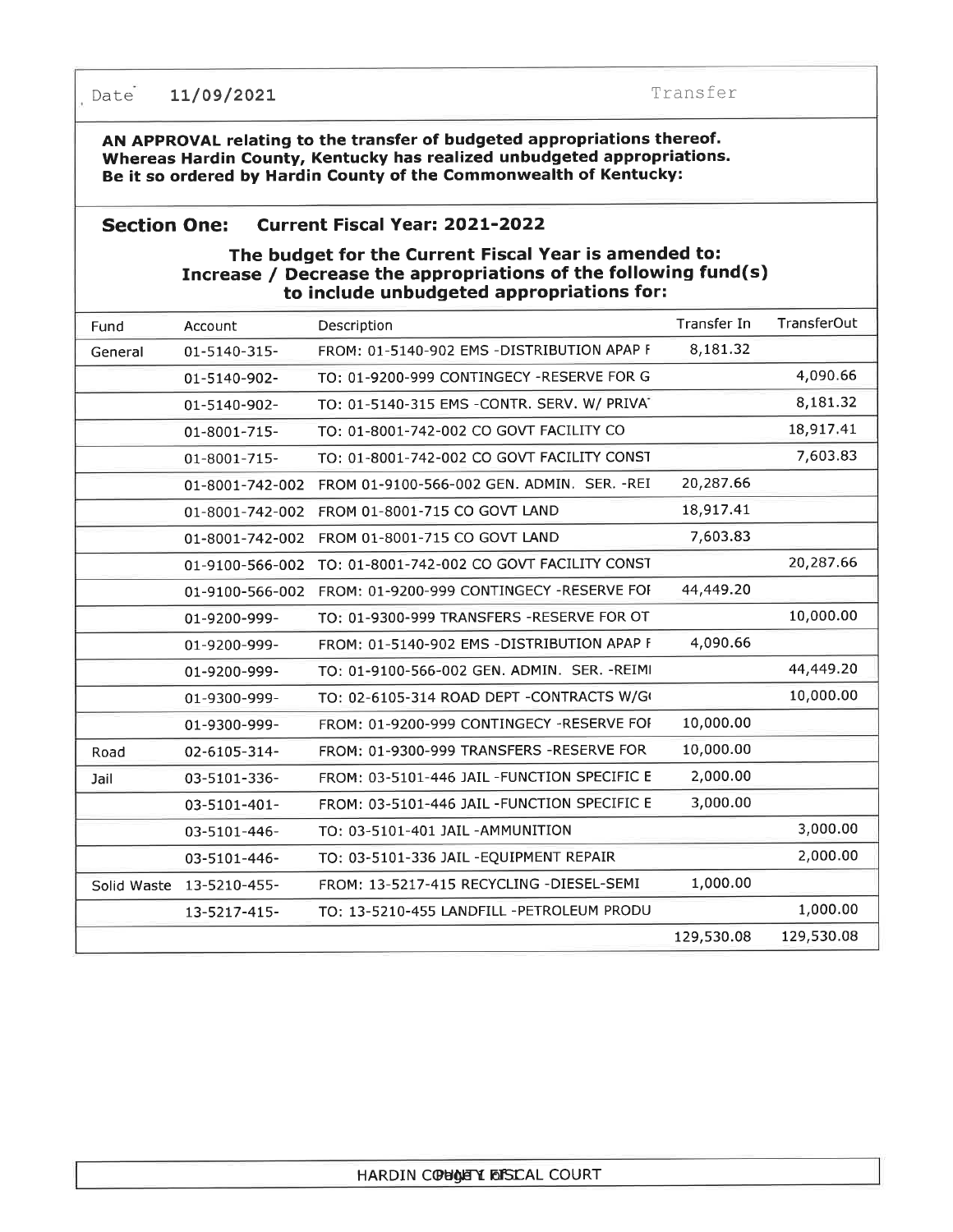#### **Cash Transfers Journal HARDIN COUNTY FISCAL COURT**

 $\frac{1}{\sqrt{2}}$  ,  $\frac{1}{\sqrt{2}}$  ,  $\frac{1}{\sqrt{2}}$  ,  $\frac{1}{\sqrt{2}}$ 

October EMS Cash Tribute COOK<br>Cotober EMS Cash Transfers 10-2021<br>From: 10/01/2021 To: 10/31/2021

| Transfer | Ordinance | Date     | Account         | Description                  |                        | Debil      | Credit |
|----------|-----------|----------|-----------------|------------------------------|------------------------|------------|--------|
| 10012021 | 00000082  | 10/01/21 | $01-1000-$      | <b>TRANSFER FROM General</b> |                        | 27.651.28  |        |
| 10012021 | 00000083  | 10/01/21 | $01-1000-$      | <b>TRANSFER FROM General</b> |                        | 150.00     |        |
| 10012021 | 00000084  | 10/01/21 | $01-1000 - 100$ | <b>TRANSFER FROM General</b> |                        | 2,622 93   |        |
|          |           |          |                 |                              | <b>Transfer Totals</b> | 30,424 21  | 0.00   |
| 10042021 | 00000085  | 10/04/21 | $01-1000-$      | <b>TRANSFER FROM General</b> |                        | 19,886 07  |        |
|          |           |          |                 |                              | <b>Transfer Totals</b> | 19,886.07  | 0,00   |
| 10052021 | 00000086  | 10/05/21 | $01-1000 -$     | <b>TRANSFER FROM General</b> |                        | 13,191.41  |        |
| 10052021 | 00000087  | 10/05/21 | $01-1000-$      | <b>TRANSFER FROM General</b> |                        | 19,925.19  |        |
|          |           |          |                 |                              | <b>Transfer Totals</b> | 33,116.60  | 0.00   |
| 10062021 | 00000088  | 10/06/21 | $01-1000-$      | <b>TRANSFER FROM General</b> |                        | 101,366 14 |        |
|          |           |          |                 |                              | <b>Transfer Totals</b> | 101,366.14 | 0.00   |
| 10072021 | 00000089  | 10/07/21 | $01-1000-1$     | <b>TRANSFER FROM General</b> |                        | 22.736.52  |        |
|          |           |          |                 |                              | <b>Transfer Totals</b> | 22,736 52  | 0.00   |
| 10082021 | 00000090  | 10/08/21 | $01-1000-$      | <b>TRANSFER FROM General</b> |                        | 32,733 75  |        |
|          |           |          |                 |                              | <b>Transfer Tolals</b> | 32,733.75  | 0.00   |
| 10122021 | 00000091  | 10/12/21 | $01-1000-$      | <b>TRANSFER FROM General</b> |                        | 26,524.46  |        |
| 10122021 | 00000092  | 10/12/21 | $01-1000-$      | <b>TRANSFER FROM General</b> |                        | 930 69     |        |
|          |           |          |                 |                              | <b>Transfer Totals</b> | 27,455 15  | 0,00   |
| 10132021 | 00000093  | 10/13/21 | 01-1000-        | <b>TRANSFER FROM General</b> |                        | 34,537.08  |        |
|          |           |          |                 |                              | <b>Transfer Totals</b> | 34.537.08  | 0.00   |
| 10142021 | 00000094  | 10/14/21 | $01-1000 -$     | <b>TRANSFER FROM General</b> |                        | 18,120 28  |        |
|          |           |          |                 |                              | <b>Transfer Totals</b> | 18,120 28  | 0.00   |
| 10152021 | 00000095  | 10/15/21 | $01-1000-$      | <b>TRANSFER FROM General</b> |                        | 9,587.91   |        |
|          |           |          |                 |                              | <b>Transfer Totals</b> | 9,587.91   | 0.00   |
| 10182021 | 00000096  | 10/18/21 | $01 - 1000 -$   | <b>TRANSFER FROM General</b> |                        | 30,295.58  |        |
|          |           |          |                 |                              | <b>Transfer Totals</b> | 30,295.58  | 0.00   |
| 10192021 | 00000098  | 10/19/21 | $01 - 1000 -$   | <b>TRANSFER FROM General</b> |                        | 30,711 52  |        |
| 10192021 | 00000099  | 10/19/21 | $01 - 1000 -$   | <b>TRANSFER FROM General</b> |                        | 13,495.85  |        |
|          |           |          |                 |                              | <b>Transfer Totals</b> | 44,207.37  | 0.00   |
| 10202021 | 00000100  | 10/20/21 | $01-1000-$      | <b>TRANSFER FROM General</b> |                        | 22,308 34  |        |
|          |           |          |                 |                              | <b>Transfer Totals</b> | 22,308 34  | 0.00   |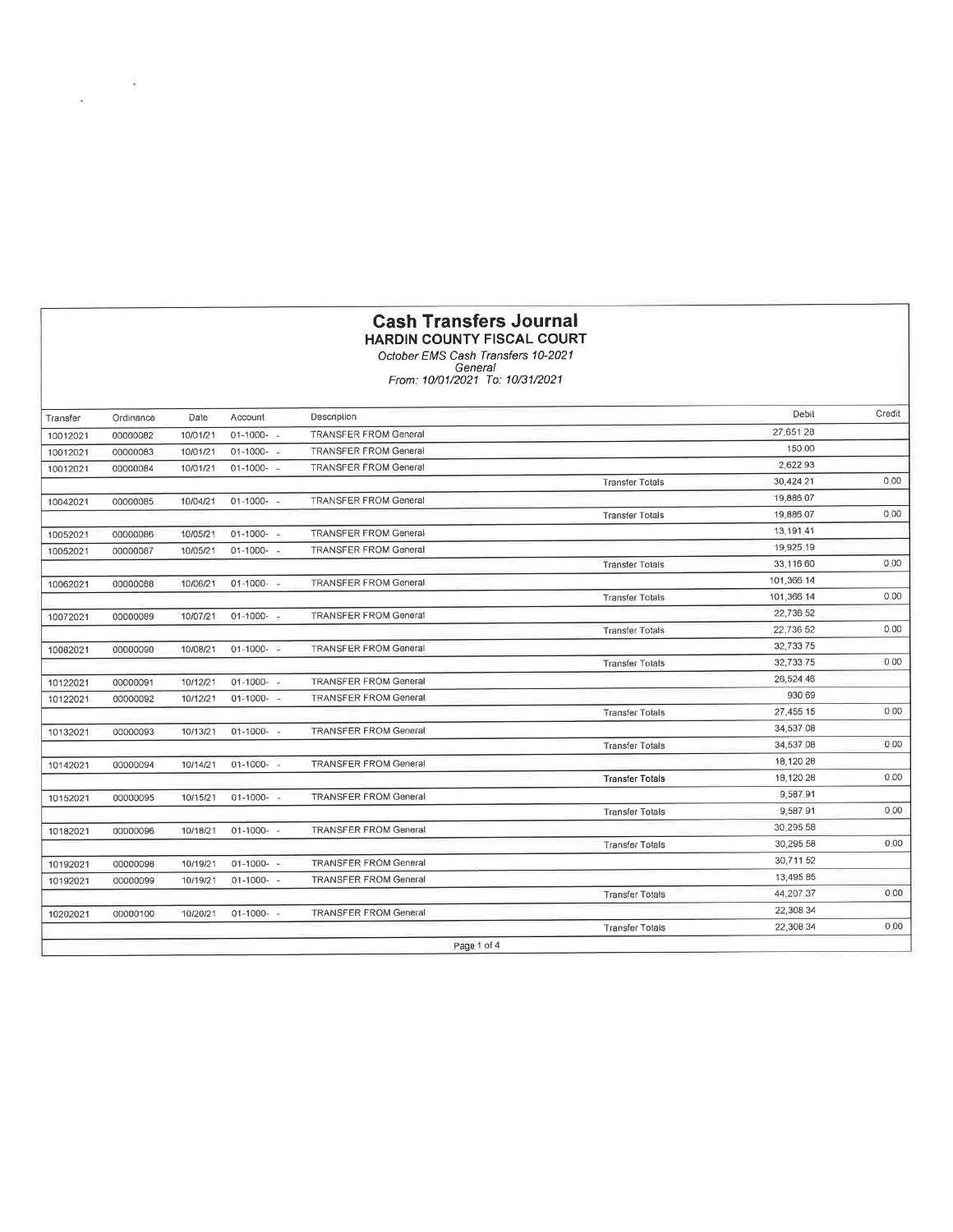| <b>Cash Transfers Journal</b>     |
|-----------------------------------|
| <b>HARDIN COUNTY FISCAL COURT</b> |

October EMS Cash Transfers 10-2021<br>Cotober EMS Cash Transfers 10-2021<br>From: 10/01/2021 To: 10/31/2021

| Transfer | Ordinance | Dale     | Account        | Description                  |                        | Debit     | Credit     |
|----------|-----------|----------|----------------|------------------------------|------------------------|-----------|------------|
| 10212021 | 00000101  | 10/21/21 | $01-1000 -$    | <b>TRANSFER FROM General</b> |                        | 14,223 49 |            |
|          |           |          |                |                              | <b>Transfer Totals</b> | 14,223.49 | 0.00       |
| 10222021 | 00000102  | 10/22/21 | $01-1000-$     | <b>TRANSFER FROM General</b> |                        | 44571     |            |
| 10222021 | 00000103  | 10/22/21 | $01-1000 - -$  | <b>TRANSFER FROM General</b> |                        | 6,164 60  |            |
|          |           |          |                |                              | <b>Transfer Totals</b> | 6,610 31  | 0.00       |
| 10252021 | 00000104  | 10/25/21 | $01-1000 - -$  | <b>TRANSFER FROM General</b> |                        | 22,353.54 |            |
|          |           |          |                |                              | <b>Transfer Totals</b> | 22,353.54 | 0.00       |
| 10262021 | 00000105  | 10/26/21 | $01-1000 - -$  | <b>TRANSFER FROM General</b> |                        | 12,400 22 |            |
|          |           |          |                |                              | <b>Transfer Tolals</b> | 12,400 22 | 0.00       |
| 10272021 | 00000106  | 10/27/21 | $01-1000-$     | <b>TRANSFER FROM General</b> |                        | 35,129 55 |            |
|          |           |          |                |                              | <b>Transfer Totals</b> | 35,129.55 | 0.00       |
| 10282021 | 00000107  | 10/28/21 | $01-1000 -$    | <b>TRANSFER FROM General</b> |                        | 24,036 08 |            |
| 10282021 | 00000108  | 10/28/21 | $01-1000-$     | <b>TRANSFER FROM General</b> |                        | 834 45    |            |
|          |           |          |                |                              | <b>Transfer Tolals</b> | 24.870.53 | 0.00       |
| V0001775 | 00000082  | 10/01/21 | $01-1005 - -$  | <b>TRANSFER TO General</b>   |                        |           | 27,651.28  |
|          |           |          |                |                              | <b>Transfer Totals</b> | 0.00      | 27.651.28  |
| V0001776 | 00000083  | 10/01/21 | $01-1005 - 14$ | <b>TRANSFER TO General</b>   |                        |           | 150.00     |
|          |           |          |                |                              | <b>Transfer Totals</b> | 0.00      | 150.00     |
| V0001777 | 00000084  | 10/01/21 | $01-1005 - -$  | <b>TRANSFER TO General</b>   |                        |           | 2,62293    |
|          |           |          |                |                              | <b>Transfer Totals</b> | 0.00      | 2,622 93   |
| V0001778 | 00000085  | 10/04/21 | $01-1005 -$    | <b>TRANSFER TO General</b>   |                        |           | 19,886.07  |
|          |           |          |                |                              | <b>Transfer Totals</b> | 0.00      | 19.886.07  |
| V0001779 | 00000086  | 10/05/21 | $01-1005 - 4$  | <b>TRANSFER TO General</b>   |                        |           | 13,191.41  |
|          |           |          |                |                              | <b>Transfer Totals</b> | 0.00      | 13,191.41  |
| V0001780 | 00000087  | 10/05/21 | $01-1005 -$    | <b>TRANSFER TO General</b>   |                        |           | 19,925 19  |
|          |           |          |                |                              | <b>Transfer Totals</b> | 0.00      | 19,925 19  |
| V0001781 | 00000088  | 10/06/21 | $01-1005 - -$  | <b>TRANSFER TO General</b>   |                        |           | 101,366 14 |
|          |           |          |                |                              | <b>Transfer Totals</b> | 000       | 101,366,14 |
| V0001782 | 00000089  | 10/07/21 | $01-1005 - -$  | <b>TRANSFER TO General</b>   |                        |           | 22,736.52  |
|          |           |          |                |                              | <b>Transfer Totals</b> | 0.00      | 22,736.52  |

Page 2 of 4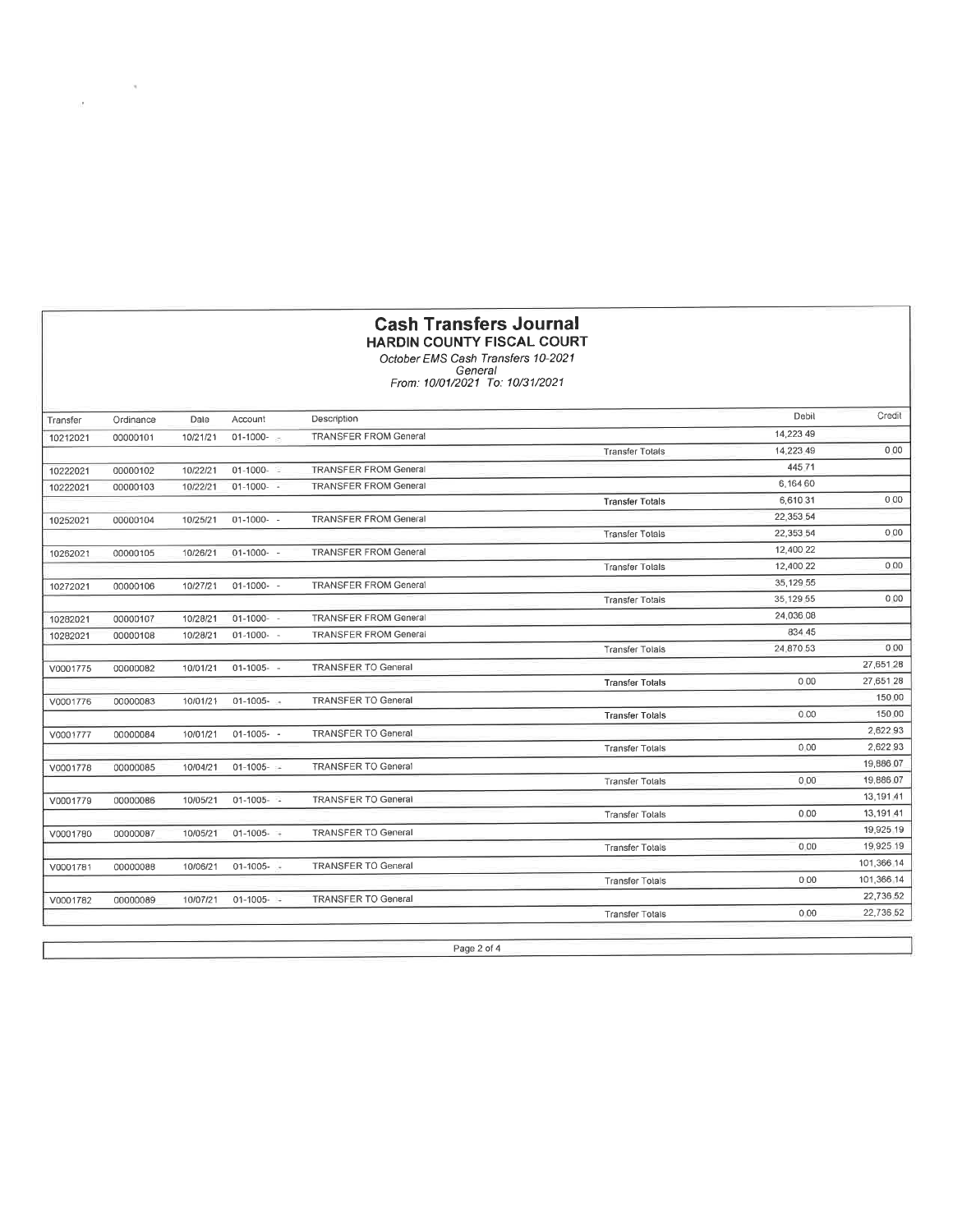|          | <b>Cash Transfers Journal</b><br><b>HARDIN COUNTY FISCAL COURT</b><br>October EMS Cash Transfers 10-2021<br>General<br>From: 10/01/2021 To: 10/31/2021 |          |                |                            |                        |       |           |
|----------|--------------------------------------------------------------------------------------------------------------------------------------------------------|----------|----------------|----------------------------|------------------------|-------|-----------|
|          |                                                                                                                                                        |          |                |                            |                        |       |           |
| Transfer | Ordinance                                                                                                                                              | Date     | Account        | Description                |                        | Debit | Credit    |
| V0001783 | 00000090                                                                                                                                               | 10/08/21 | $01-1005 - 14$ | <b>TRANSFER TO General</b> |                        |       | 32,733.75 |
|          |                                                                                                                                                        |          |                |                            | <b>Transfer Totals</b> | 000   | 32.733.75 |
| V0001784 | 00000091                                                                                                                                               | 10/12/21 | $01-1005 - 1$  | <b>TRANSFER TO General</b> |                        |       | 26,524.46 |
|          |                                                                                                                                                        |          |                |                            | <b>Transfer Totals</b> | 0.00  | 26,524.46 |
| V0001785 | 00000092                                                                                                                                               | 10/12/21 | $01-1005-$     | <b>TRANSFER TO General</b> |                        |       | 930.69    |
|          |                                                                                                                                                        |          |                |                            | <b>Transfer Tolals</b> | 0.00  | 930.69    |
| V0001786 | 00000093                                                                                                                                               | 10/13/21 | $01-1005 - 4$  | <b>TRANSFER TO General</b> |                        |       | 34,537.08 |
|          |                                                                                                                                                        |          |                |                            | <b>Transfer Totals</b> | 0.00  | 34,537,08 |
| V0001787 | 00000094                                                                                                                                               | 10/14/21 | $01-1005 - 4$  | <b>TRANSFER TO General</b> |                        |       | 18,120.28 |
|          |                                                                                                                                                        |          |                |                            | <b>Transfer Totals</b> | 0.00  | 18,120.28 |
| V0001788 | 00000095                                                                                                                                               | 10/15/21 | $01-1005 - -$  | <b>TRANSFER TO General</b> |                        |       | 9,587.91  |
|          |                                                                                                                                                        |          |                |                            | <b>Transfer Tolals</b> | 0.00  | 9,587.91  |
| V0001789 | 00000096                                                                                                                                               | 10/18/21 | $01-1005 -$    | <b>TRANSFER TO General</b> |                        |       | 30,295.58 |
|          |                                                                                                                                                        |          |                |                            | <b>Transfer Totals</b> | 0.00  | 30,295.58 |
| V0001790 | 00000098                                                                                                                                               | 10/19/21 | $01-1005-$     | <b>TRANSFER TO General</b> |                        |       | 30,711.52 |
|          |                                                                                                                                                        |          |                |                            | <b>Transfer Totals</b> | 0.00  | 30.711.52 |
| V0001791 | 00000099                                                                                                                                               | 10/19/21 | $01-1005 - -$  | <b>TRANSFER TO General</b> |                        |       | 13,495 85 |
|          |                                                                                                                                                        |          |                |                            | <b>Transfer Tolals</b> | 0.00  | 13,495.85 |
| V0001792 | 00000100                                                                                                                                               | 10/20/21 | 01-1005-       | <b>TRANSFER TO General</b> |                        |       | 22,308 34 |
|          |                                                                                                                                                        |          |                |                            | <b>Transfer Totals</b> | 0.00  | 22,308 34 |
| V0001793 | 00000101                                                                                                                                               | 10/21/21 | $01 - 1005 -$  | <b>TRANSFER TO General</b> |                        |       | 14,223 49 |
|          |                                                                                                                                                        |          |                |                            | <b>Transfer Totals</b> | 0.00  | 14,223 49 |
| V0001794 | 00000102                                                                                                                                               | 10/22/21 | $01 - 1005 -$  | <b>TRANSFER TO General</b> |                        |       | 445 71    |
|          |                                                                                                                                                        |          |                |                            | <b>Transfer Totals</b> | 0.00  | 445 71    |
| V0001795 | 00000103                                                                                                                                               | 10/22/21 | $01 - 1005 -$  | <b>TRANSFER TO General</b> |                        |       | 6,164.60  |
|          |                                                                                                                                                        |          |                |                            | <b>Transfer Totals</b> | 0.00  | 6,164.60  |
| V0001796 | 00000104                                                                                                                                               | 10/25/21 | $01-1005 - -$  | <b>TRANSFER TO General</b> |                        |       | 22,353.54 |
|          |                                                                                                                                                        |          |                |                            | <b>Transfer Totals</b> | 0.00  | 22,353 54 |
| V0001797 | 00000105                                                                                                                                               | 10/26/21 | $01-1005 -$    | <b>TRANSFER TO General</b> |                        |       | 12,400.22 |
|          |                                                                                                                                                        |          |                |                            | <b>Transfer Totals</b> | 0.00  | 12,400.22 |

Page 3 of 4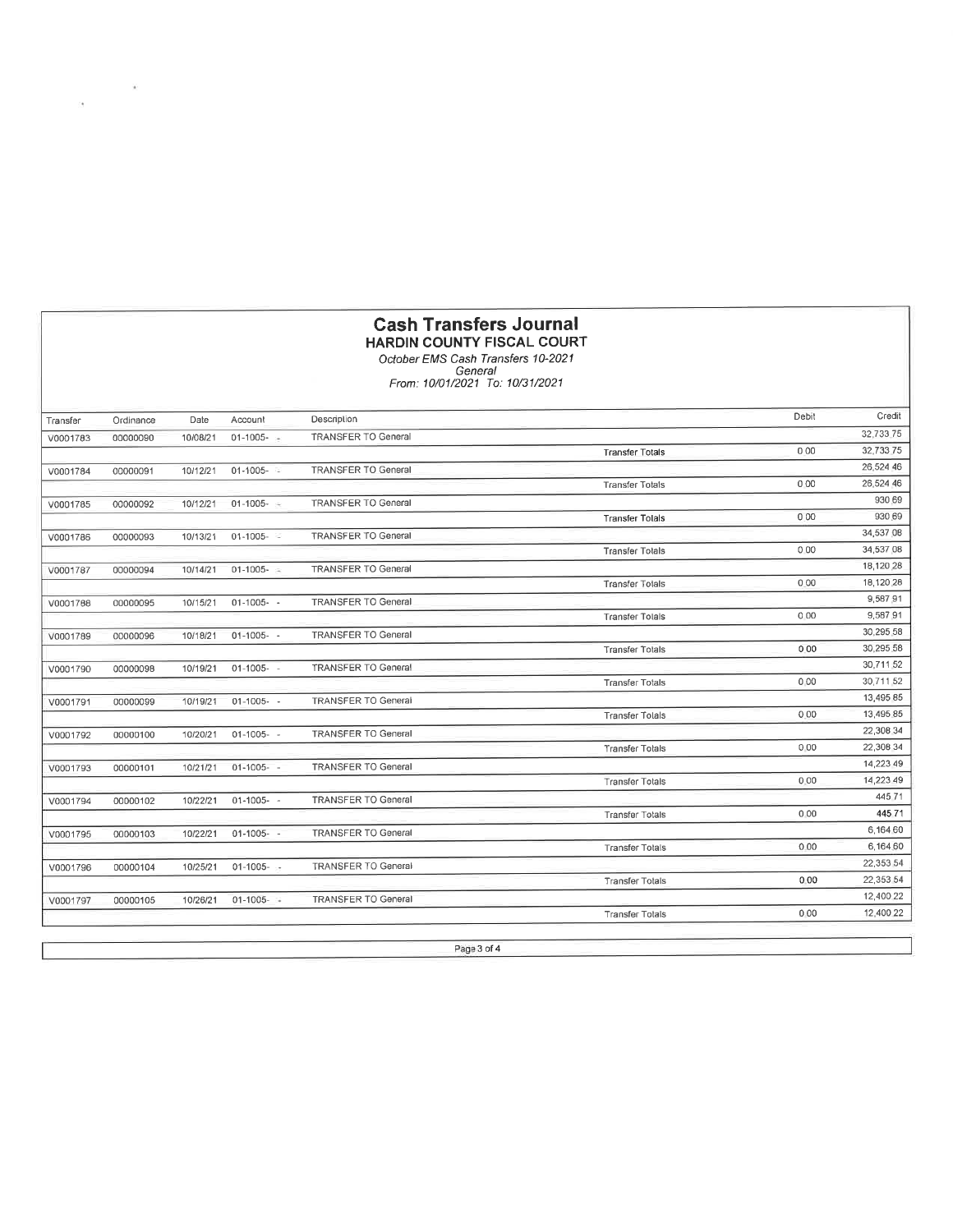| <b>Cash Transfers Journal</b><br><b>HARDIN COUNTY FISCAL COURT</b><br>October EMS Cash Transfers 10-2021<br>General<br>From: 10/01/2021 To: 10/31/2021 |           |          |               |                            |                        |            |            |
|--------------------------------------------------------------------------------------------------------------------------------------------------------|-----------|----------|---------------|----------------------------|------------------------|------------|------------|
| Transfer                                                                                                                                               | Ordinance | Date     | Account       | Description                |                        | Debit      | Credit     |
| V0001798                                                                                                                                               | 00000106  | 10/27/21 | $01-1005 - =$ | <b>TRANSFER TO General</b> |                        |            | 35,129.55  |
|                                                                                                                                                        |           |          |               |                            | <b>Transfer Totals</b> | 0.00       | 35,129 55  |
| V0001799                                                                                                                                               | 00000107  | 10/28/21 | $01-1005 - -$ | <b>TRANSFER TO General</b> |                        |            | 24,036 08  |
|                                                                                                                                                        |           |          |               |                            | <b>Transfer Totals</b> | 0.00       | 24,036 08  |
| V0001800                                                                                                                                               | 00000108  | 10/28/21 | $01-1005 - -$ | <b>TRANSFER TO General</b> |                        |            | 834.45     |
|                                                                                                                                                        |           |          |               |                            | <b>Transfer Totals</b> | 0.00       | 834 45     |
|                                                                                                                                                        |           |          |               |                            | <b>Grand Totals</b>    | 542.362 64 | 542,362 64 |

Page 4 of 4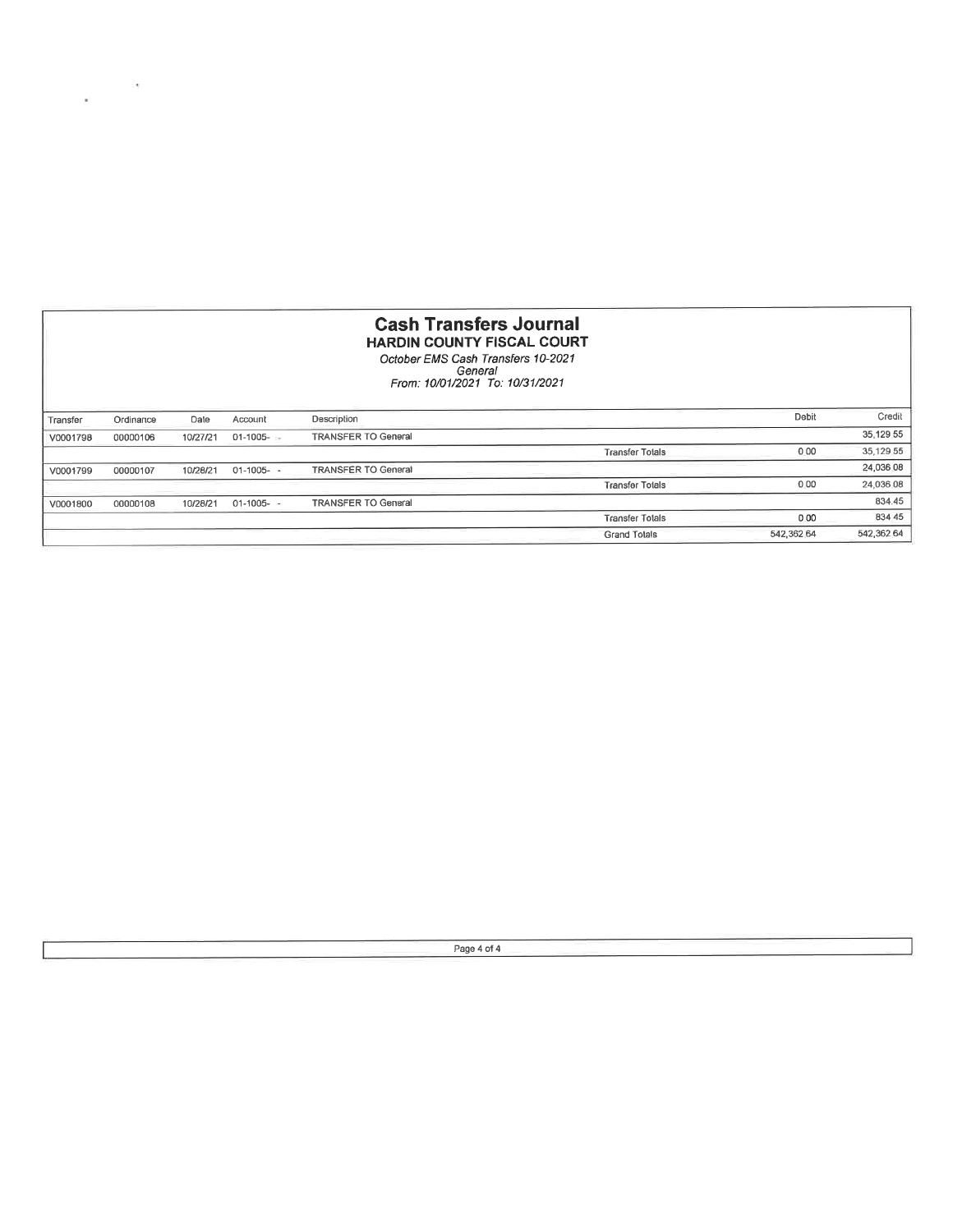#### lnterfund Gash Transfers Journal HARDIN COUNTY FISCAL COURT

 $\sim \alpha^{-1}$ 

INTERFUND CASH IRANSFER DATED 11-09.21 Ail Funds From: <sup>1</sup>1 /09/2021 To: <sup>1</sup>1 /09/2021

| Transfer | Check    | Date     | Account          | Description                                        |                        | Debit      | Credil     |
|----------|----------|----------|------------------|----------------------------------------------------|------------------------|------------|------------|
| 00000009 |          | 11/09/21 | 01-1000-         | TRANSFER TO Road (Fund Bewley Hollow Rd Project)   |                        |            | 10,000.00  |
| 00000009 |          | 11/09/21 | $01-4909 - 4909$ | TRANSFER TO Road (Fund Bewley Hollow Rd Project)   |                        | 10,000 00  |            |
| 00000009 | 00116630 | 11/09/21 | $02 - 1000 -$    | TRANSFER FROM General (Fund Bewley Hollow Rd Proje |                        | 10,000 00  |            |
| 00000009 | 00116630 | 11/09/21 | $02-4910-$       | TRANSFER FROM General (Fund Bewley Hollow Rd Proje |                        |            | 10,000.00  |
|          |          |          |                  |                                                    | <b>Transfer Totals</b> | 20,000 00  | 20,000.00  |
| 00000010 |          | 11/09/21 | $01-1000 -$      | <b>TRANSFER TO Jail</b>                            |                        |            | 425,000.00 |
| 00000010 |          | 11/09/21 | $01-4909 -$      | TRANSFER TO Jail                                   |                        | 425,000 00 |            |
| 00000010 |          | 11/09/21 | $03-1000 - -$    | <b>TRANSFER FROM General</b>                       |                        | 425,000.00 |            |
| 00000010 |          | 11/09/21 | $03-4910-$       | <b>TRANSFER FROM General</b>                       |                        |            | 425,000.00 |
|          |          |          |                  |                                                    | <b>Transfer Totals</b> | 870.000.00 | 870,000.00 |
|          |          |          |                  |                                                    | Grand Totals           | 870.000.00 | 870,000.00 |

Page 1 of 1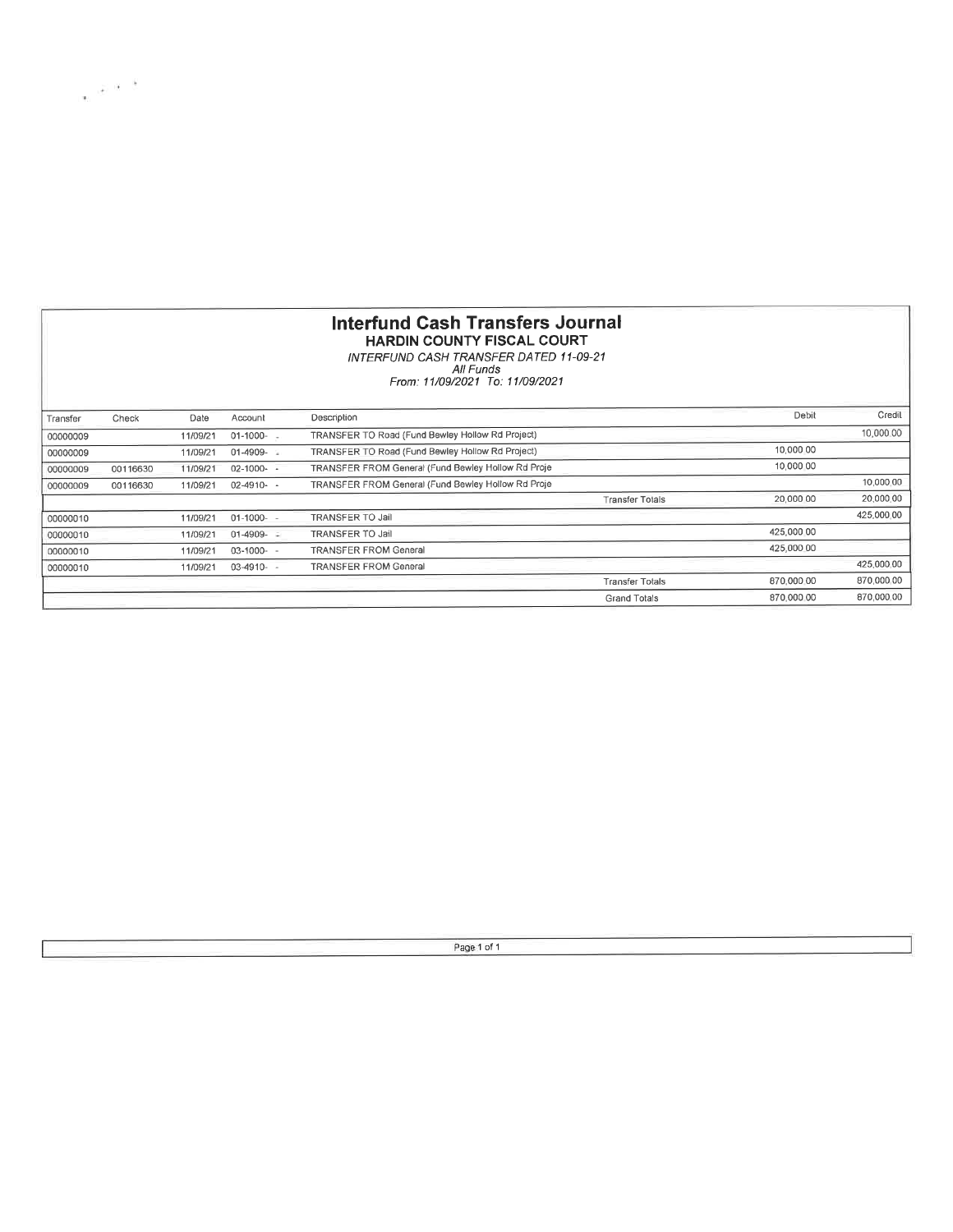#### HARDIN COUNTY FISCAL COURT RESOLUTION NO. 2021-192

BE IT RESOLVED, upon recommendation of Judge/Executive Harry L. Berry with the concurrence of the Public Works Committee, to accept the bid of Contech Engineered Solutions for the Modular Bridge Deck System in the amount of \$89,700.00.

BE IT FURTHER RESOLVED, to pay invoices for the total amounts.

ADOPTED, by the Hardin County Fiscal Court in its regular meeting of 9 November 2021

Harry L. Berry

Hardin County Judge/Executive

ATTEST: Meranda Caswell, Deputy

Hardin County Clerk

 $\mathcal{A}_0$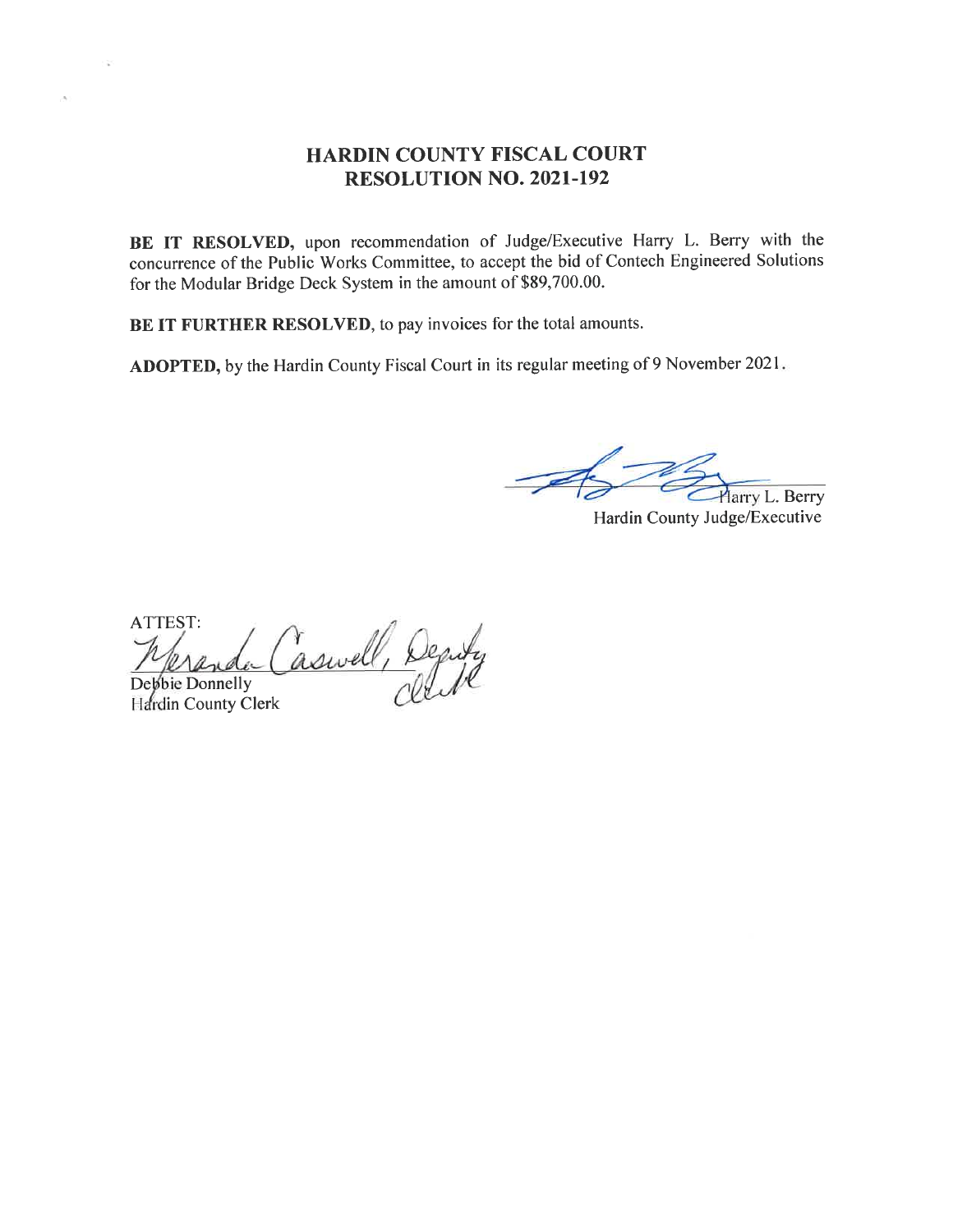|                     |                                   | <b>Hardin County Fiscal Court</b><br><b>Bid Evaluation</b> |                  |  |
|---------------------|-----------------------------------|------------------------------------------------------------|------------------|--|
|                     | Bid #                             | 2021-029                                                   |                  |  |
| <b>Bid Item:</b>    | <b>Modular Bridge Deck System</b> |                                                            |                  |  |
| <b>Bid Opening:</b> | October 29, 2021 at 1:00 PM EST   |                                                            |                  |  |
| <b>Court Date:</b>  | <b>November 9, 2021</b>           |                                                            |                  |  |
|                     |                                   |                                                            | <b>Total Bid</b> |  |

 $\lambda$ 

| Company                             | Price       |
|-------------------------------------|-------------|
| <b>Contrch Engineered Solutions</b> | \$89,700.00 |
|                                     |             |
|                                     |             |
|                                     |             |
|                                     |             |
|                                     |             |
|                                     |             |
|                                     |             |

Hardin County Fiscal Court received one (1) bids. Contech Engineered Solutions is the best evaluated bid having no exceptions to the bid documentation. It is the recommendation to award Bid Number 2021-029 to Contrch Engineered Solutions for the Modular Bridge Deck System in the amount of \$89,700.00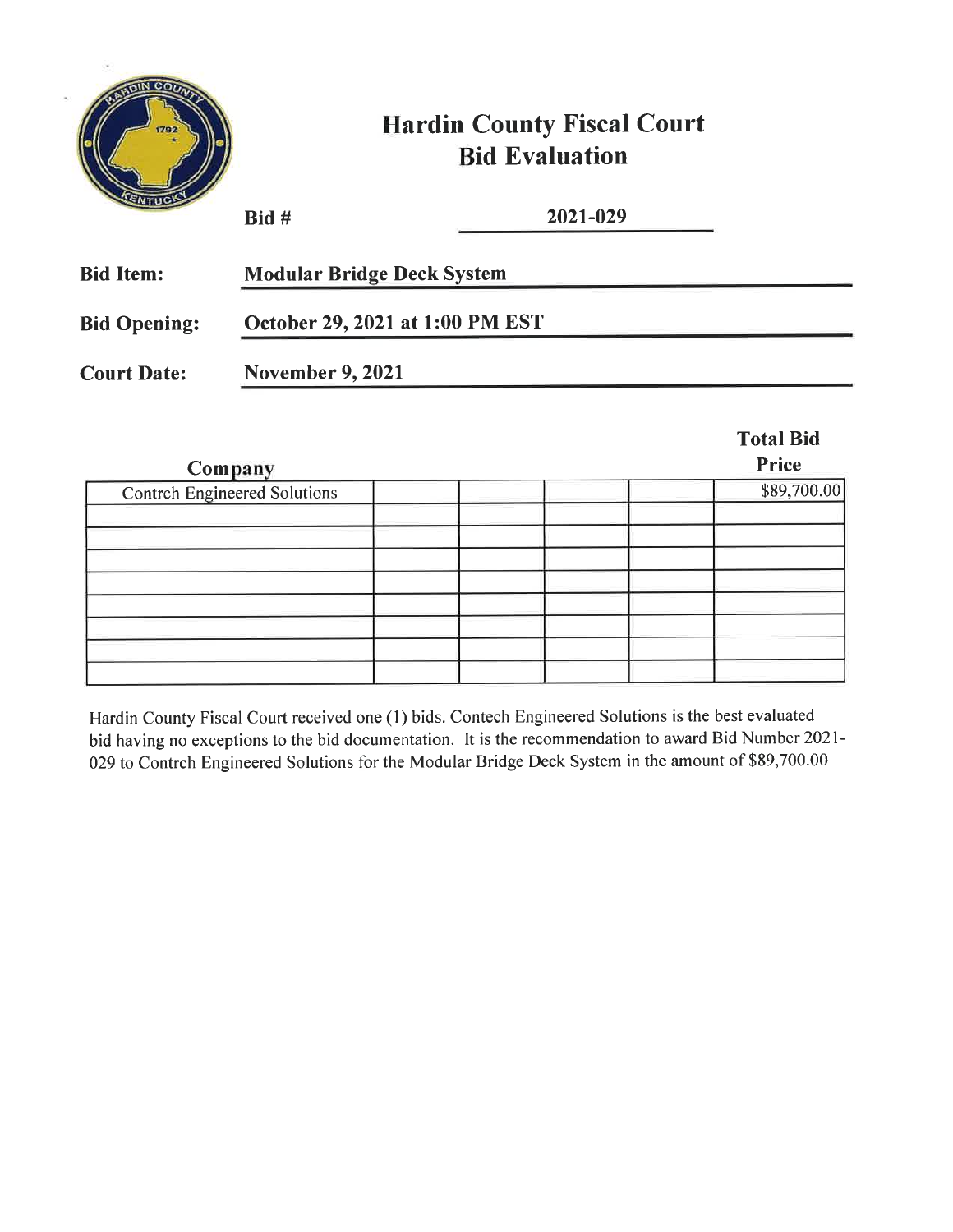# **PUBLISHED NEWS ENTERPRISE** SUNDAY, OCTOBER 10, 2021

i.

÷

#### **INVITATION FOR BID**

 $14^{\circ}$ 

The Raidin County Fiscal Court requests tilds on the following item. The Hardin Gourty Fiscal Court requests tids on the following film.<br>Bids must by receive 50 that of the Hardin County bridge State<br>uive, Hardin County Gavernment Conter, Tired Floor, 150 M Provident<br>don't Visy, Suite 314, unvelopts.

**MODULAR BRIDGE DECK SYSTEM** 

For a riditional information, cantact Creatic Alten, County Engineer, at called Photoving

The right is reported to accept or reject all or any part of any bid and<br>to waive any informality in any bid.

This advantagement was eard for by Ryan Dozor, Hardin County Accts.<br>using taxpayor dallors in the amount of Stinsort the arcount paid for ting advantagment).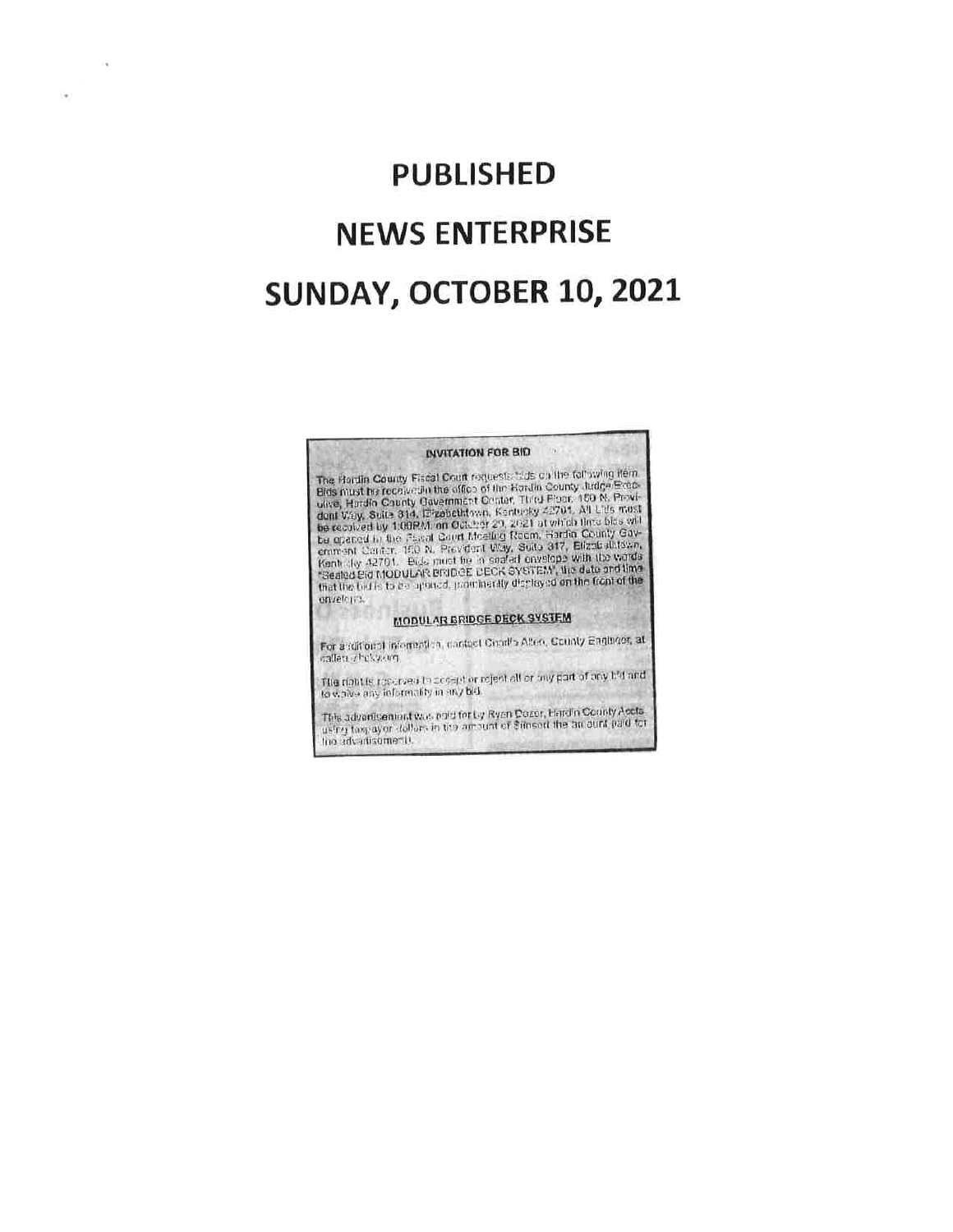## Hardin County Fiscal Court Resolution No. 2021-193

BE IT RESOLVED, upon recommendation of Harry L. Berry, Hardin County Judge/Executive, Hardin County Government, as owner of the Tunnel Hill Road right of way, gives consent to annexation by the City of Elizabethtown. Hardin County Government waives objection to the annexation, agrees to waive any notice required to file an objection and agrees to waive any waiting period forthe finalization of the annexation as may be noted in KRS 8lA.

BE IT FURTHER RESOLVED, to authorize Judge/Executive Harry L. Berry to execute all documents related to the annexation of the right-of-way of Tunnel Hill Road by the City of Elizabethtown.

ADOPTED, by Hardin County Fiscal Court in its regular meeting on 9 November 2021.

Harry L. Berry

Hardin County Judge-Executive

ATTEST: aswell, Deputy Deb<sub>bie</sub> Donnelly

Hardin County Clerk

 $\lambda \rightarrow 0$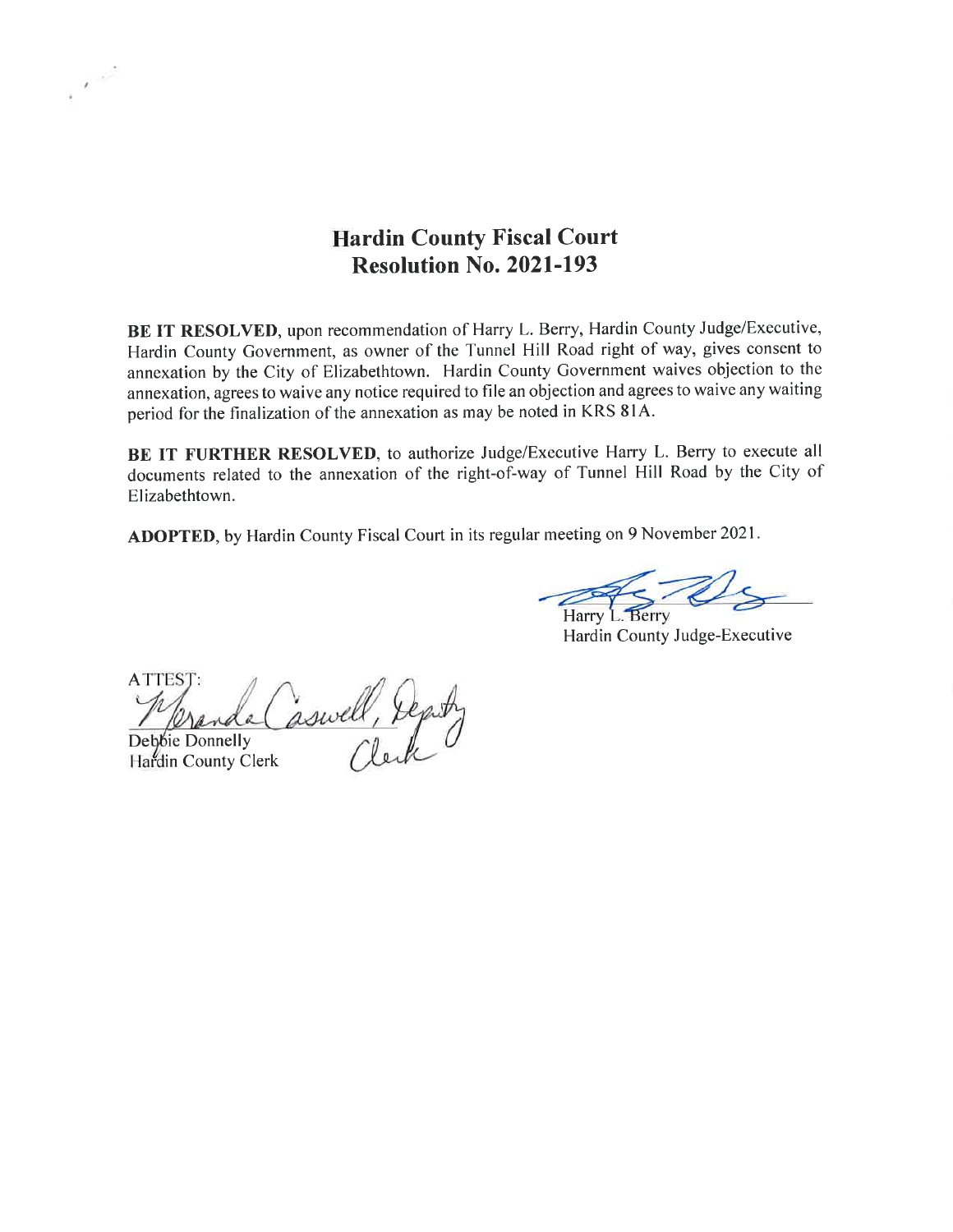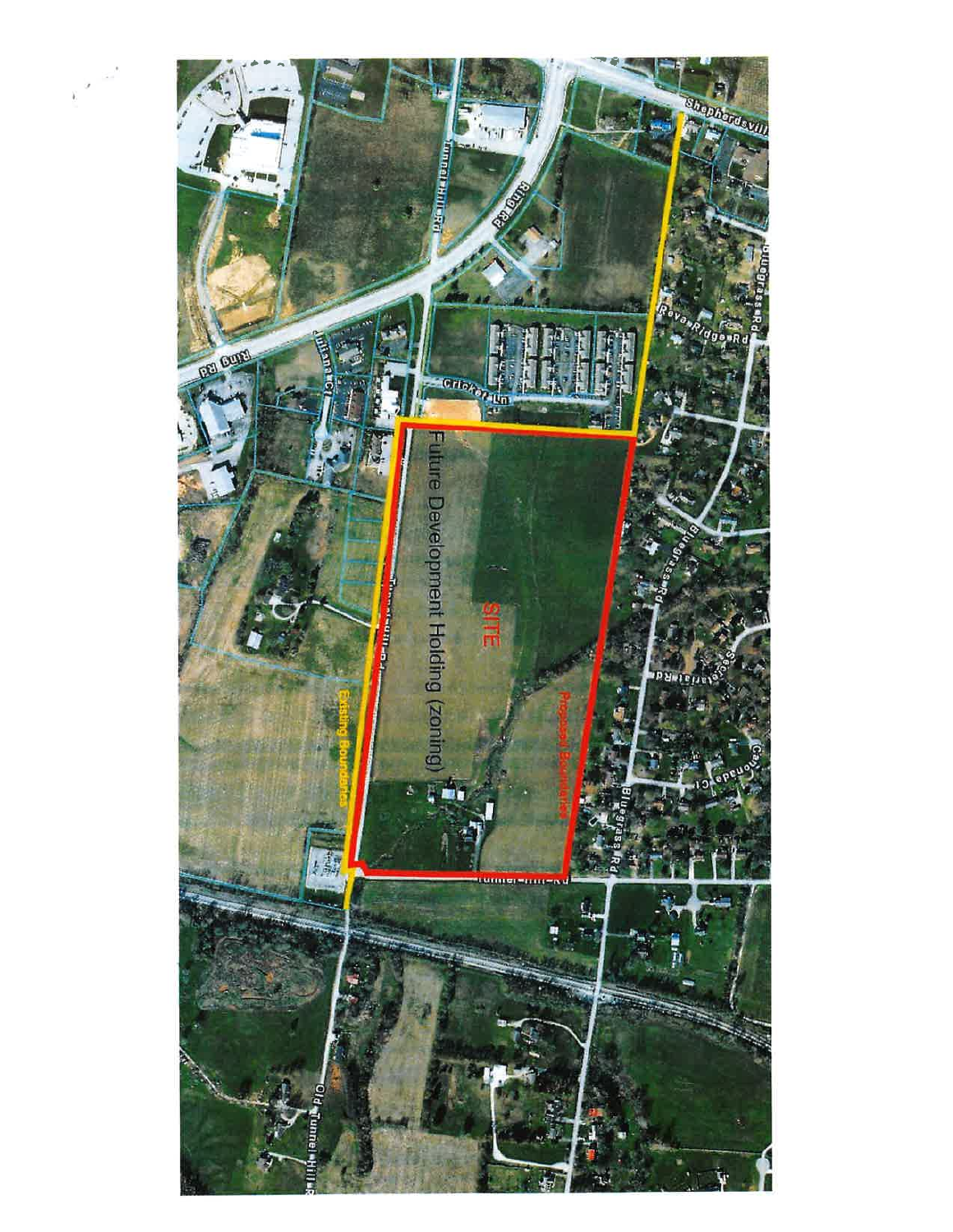### HARDIN COUNTY FISCAL COURT RESOLUTION NO. 202L-194

WHEREAS, pursuant to KRS 26A.100 the Kentucky Court of Justice (Circuit and District Court and related office space for other state court related activities) shall be held in the county courthouse of each county unless otherwise ordered by the Kentucky Supreme Court;

WHEREAS, the Kentucky Supreme Court may approve other locations within the county in which to operate its state court facilities;

WHEREAS, Hardin County has not had adequate space available in the county courthouse for many years;

WHEREAS, on August 29, 1994, it was agreed that the City of Elizabethtown would take the necessary steps to procure a location for court facilities in the downtown area and would transfer the property to Hardin County at the end of financing of the facility;

WHEREAS, thereafter the Justice Center in Hardin County was built at 120 East Dixie Avenue in Elizabethtown and has housed the Kentucky Court of Justice facilities under a lease agreement between the City of Elizabethtown and the state Administrative Office of the Courts since October L, L997;

WHEREAS, the bonds on the Justice Center in Hardin County will be paid in full April 2022;

WHEREAS, the Justice Center in Hardin County is entirely dedicated to Court of Justice purposes and has no local city or county operations contained therein;

WHEREAS, the Justice Center in Hardin County is now a24-year old building in need of significant repair, including a new HVAC system.

BE IT THEREFORE RESOLVED, that Hardin County will not accept transfer of the Justice Center located in Hardin County from the City of Elizabethtown and hereby resolves that it is appropriate for the state Court of Justice facility located at 120 E.